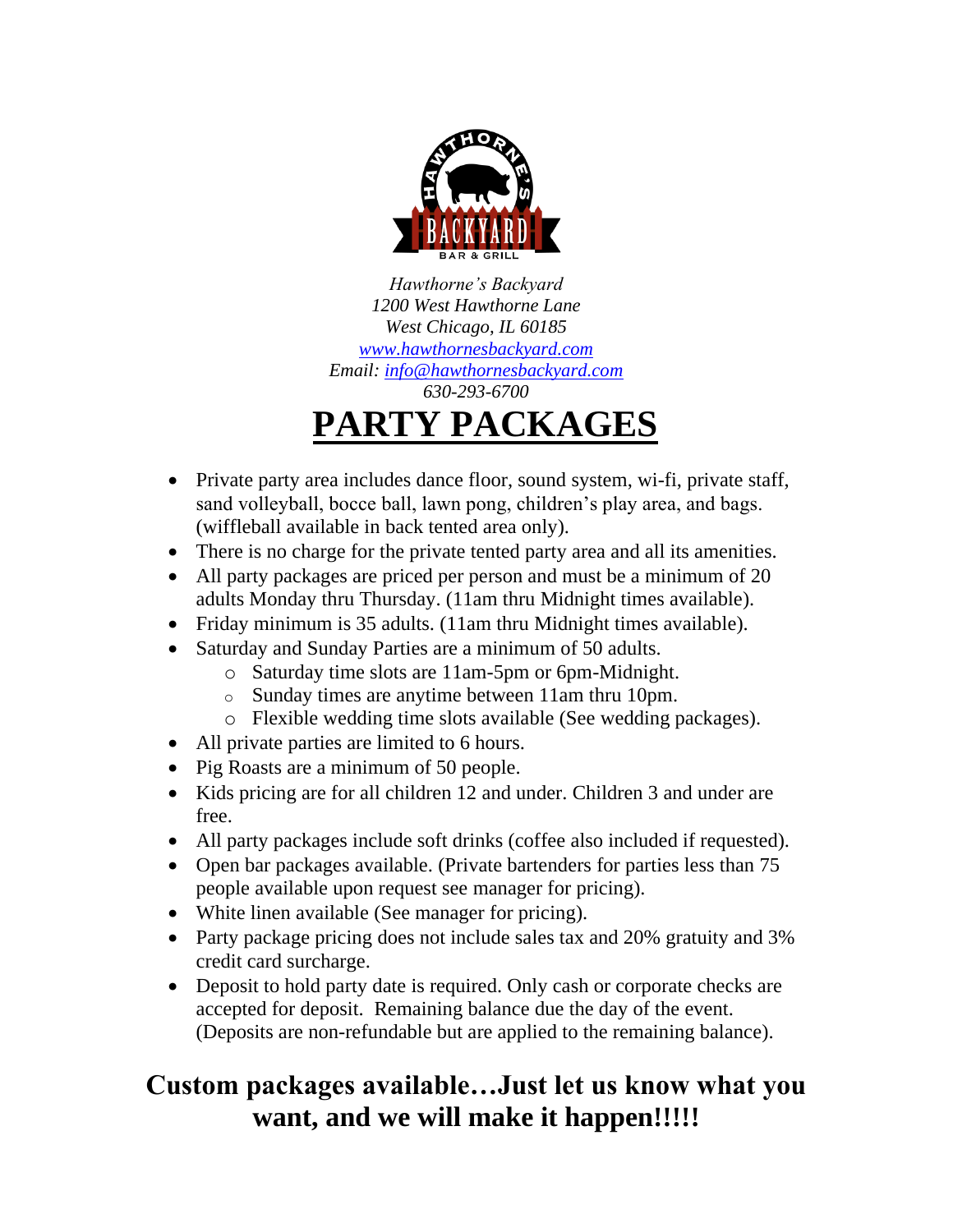

# **STANDARD BUFFETS**

# **#1) "This Little Piggy" \$25.50 per adult \$6.95 per child**

**Package includes:** Pig Roast, Quarter BBQ Chicken, Coleslaw, Mac & Cheese, Baked Beans, Sliced Buns, and BBO sauce. (Don't like the sides??? Just ask what we can substitute.) (Kids don't like Piggy's??? Just ask we can always make them a dog or burger). (Don't like Pig…. ask about our Turkey Roast) **(Minimum of 50 people!!)**

### **#2) "Italian Feast" \$26.95 per adult \$6.95 per child**

**Package includes:** Italian Beef w/Gravy, Herb Roasted Chicken, Mostaccioli, Red Roasted Potatoes, Pasta Salad, Garden or Caesar Salad, Sweet and Hot Peppers, French Bread and Butter. (Don't like the sides??? Just ask what we can substitute.)

### **#3) The "BBQ" \$27.95 per adult \$6.95 per child**

**Package includes:** Our World-Famous Ribs, BBQ Chicken, BBQ Beef Brisket, Baked Beans, Mac & Cheese, Coleslaw, Dinner Rolls and Butter. (Don't like the sides??? Just ask what we can substitute.)

#### **#4) The "Mexican" \$26.95 per adult \$6.95 per child**

**Package includes:** Fajita Chicken, Shredded Pork, Ground Beef, Refried Beans, Spanish Rice, Elote, Flour or Corn Tortillas, Salsa's, Sour Cream, Guacamole. (Sub Fajita Steak for \$3/Per Person). (Don't like the sides??? Just ask what we can substitute.)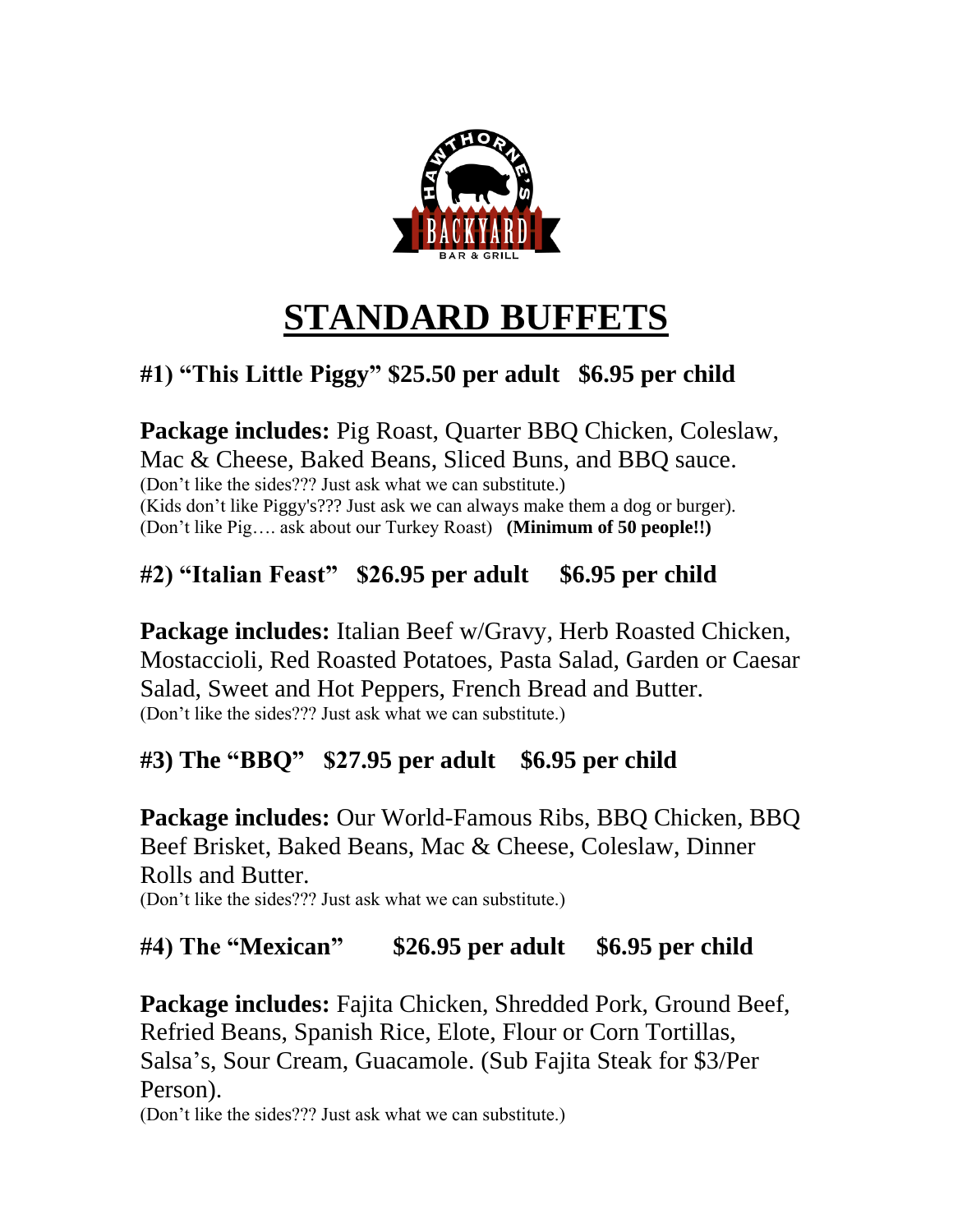

## **#5) The "Tailgater" \$21.95 per adult \$6.95 per child**

**Package includes:** Hot dogs, Hamburgers, Cheeseburgers, Herb Roasted Chicken, Pasta Salad, Garden Salad, Potato Chips. All Condiments included are: lettuce, onion, tomato, relish, ketchup, mustard and buns. (Any side can be substituted except for potato chips…sorry)

## **#6) Backyard Special \$33.95 per adult \$6.95 per child**

**Package includes:** Soup and Dinner Salad, Slow Roasted Prime Rib, Rosemary Roasted Chicken, Baked Mostaccioli, Red Roasted Potatoes, Vegetable Medley, Dinner Rolls and Butter. (Don't like the sides??? Just ask what we can substitute.)

### **#7) Appetizer Buffet \$19.95 per adult \$5.95 per child**

**Package includes:** Any 3 of the following (Add additional appetizer for \$3 person)

| Crab Bread                    | <b>Toasted Cheese Ravioli's</b> |
|-------------------------------|---------------------------------|
| Chicken Wings                 | Potato Skins                    |
| <b>Spinach Dip with Chips</b> | <b>Cheese Sticks</b>            |
| Eggrolls                      | Meatballs                       |
| Rib Tips                      | <b>Pulled Pork Sliders</b>      |
| <b>Chicken Fingers</b>        | <b>Cheeseburger Sliders</b>     |
|                               | Vegetable Tray                  |

(Don't see an app you want…Just ask I'm sure we can make it)

**(Add appetizer buffet to any other buffet for only \$9.95 per person)**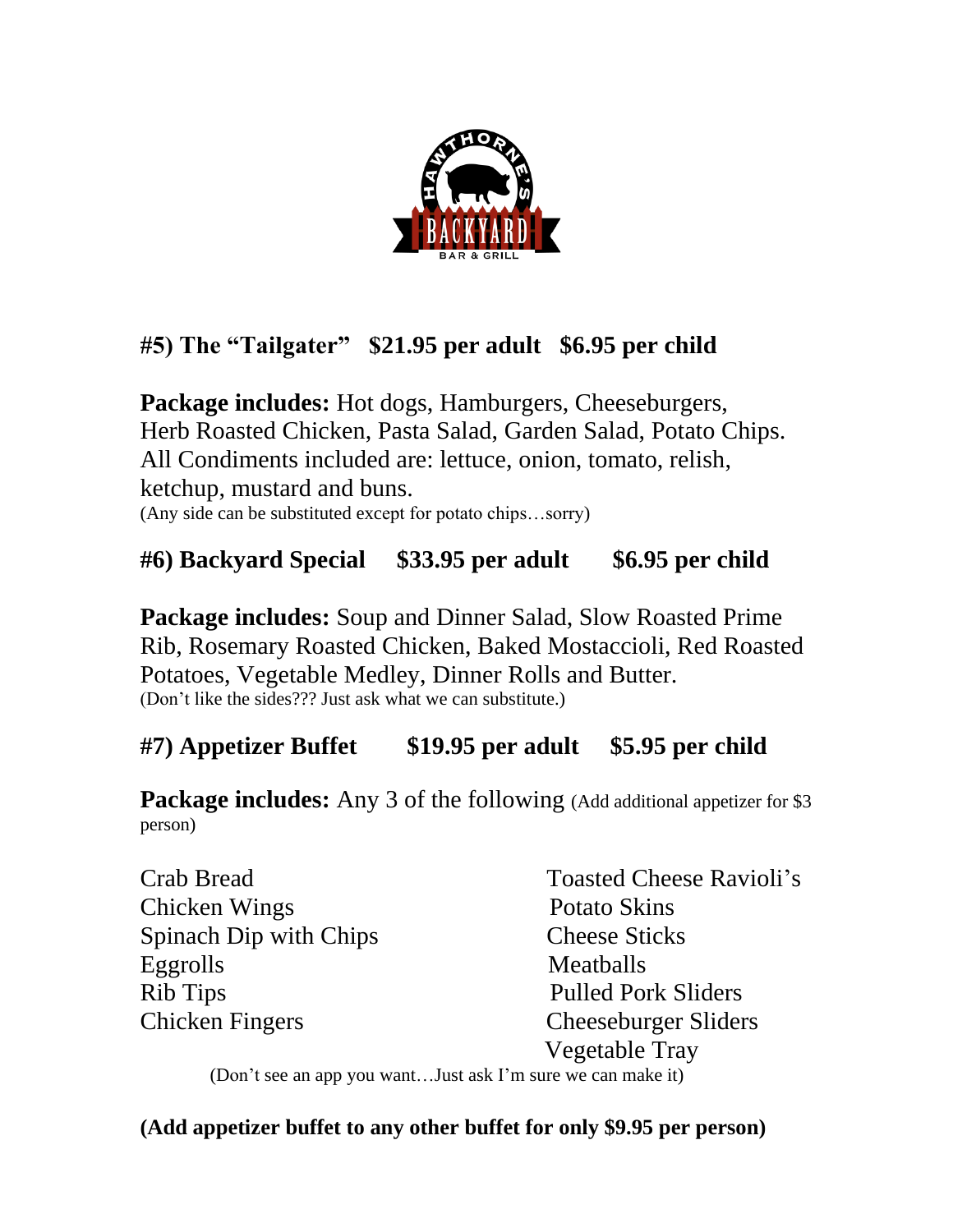

# **BUFFET ADD-ON'S**

| Quarter Chicken (BBQ or Roasted)\$2.95 person   |               |
|-------------------------------------------------|---------------|
|                                                 |               |
|                                                 |               |
|                                                 |               |
|                                                 |               |
|                                                 |               |
|                                                 |               |
| Burgers/Cheeseburger w condiments \$4.95 person |               |
| <b>Award Winning Wings \$2.50 person</b>        |               |
| Corn on the Cob/Elote\$1.50 person              |               |
|                                                 |               |
|                                                 |               |
|                                                 |               |
|                                                 |               |
|                                                 | \$1.25 person |
|                                                 | \$2.00 person |
|                                                 |               |
|                                                 |               |
|                                                 |               |
|                                                 |               |

# **DESSERTS**

| Ice Cream (vanilla or chocolate)\$1.25 person |  |
|-----------------------------------------------|--|
|                                               |  |
|                                               |  |
|                                               |  |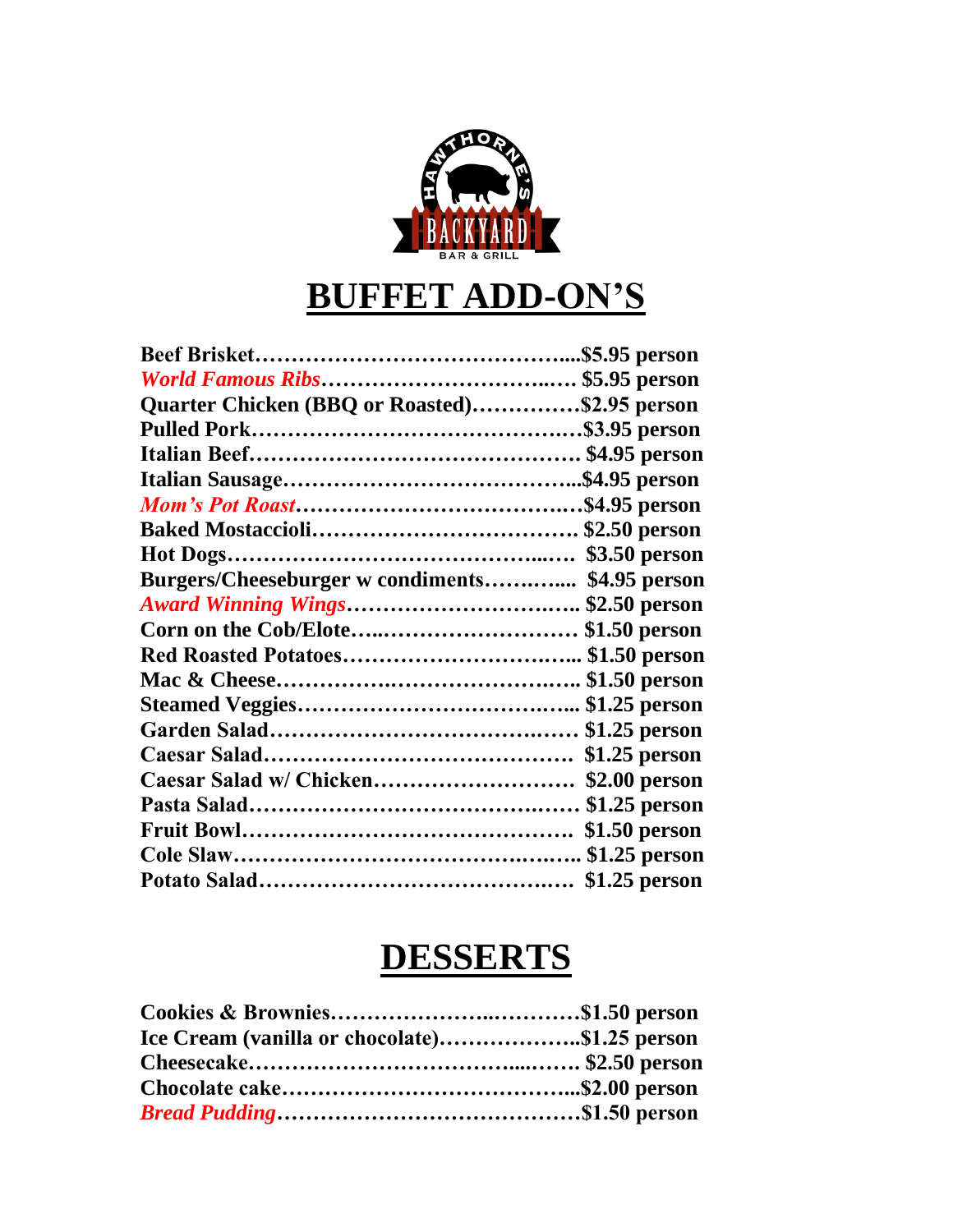

#### **#1) 3 Hour Basic \$19.00 person (\$6.34 per hour per person) Package includes:** Domestic Bottles and House Wine.

#### #**2) 3 Hour Well \$22.00 person (\$7.34 per hour per person) Package includes:** Domestic Bottles, Domestic Draft Beer, Well Drinks and House Wine.

#### **#3) 3 Hour Shelf \$27.00 person (\$9 per hour per person) Package includes:** Import & Craft Drafts, Domestic Bottles, Select Import and Craft Bottles, Shelf Drinks, Select Seltzers and House Wine.

#### **#4) 3 Hour "You Call It" \$32.00 person (\$10.67 per hour per person) Package includes:** Everything but Shots!!!!!

(4, 5, and 6-hour packages available. Ask Manager for pricing)

(Bar packages do not include doubles, rocks or shots)

## **#5) Drink Tickets**

(Ask About Pricing)

(Red Bull Only Available With # 4 Package)

\$200 fee for a bartender for parties less than 75 people